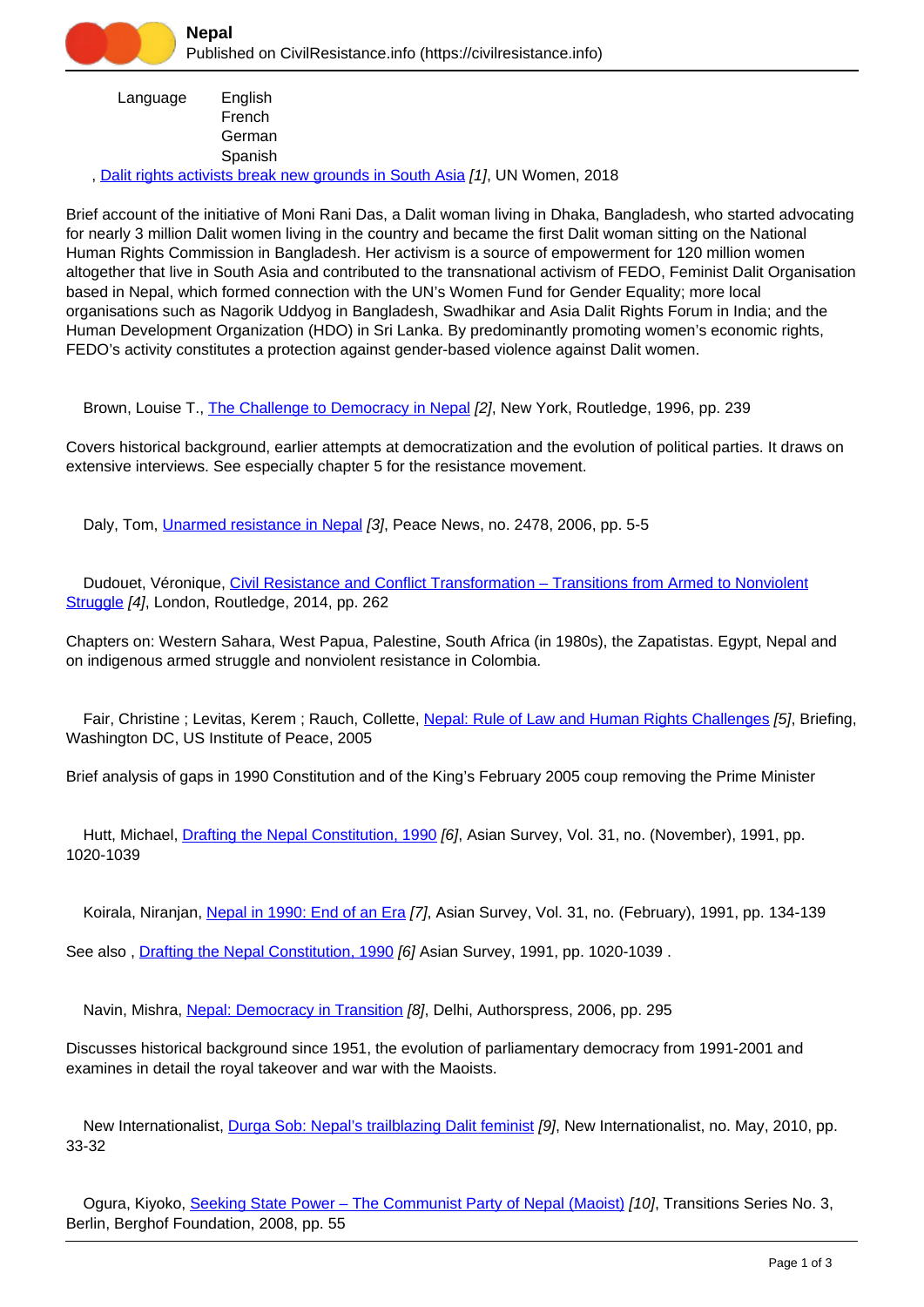Chapter 4, 'Transition to Peace and Nonviolent Politics in a Democratic State', pp. 31-44.

Parajulee, Ramjee P., *[The Democratic Transition in Nepal](https://civilresistance.info/biblio-item/2000/democratic-transition-nepal) [11]*, Lanham MD, Rowman and Littlefield, 2000, pp. 382

Assessment drawing on survey data and giving weight to analysis of impact of external factors on internal forces. See Chapter 2 for the people power movement.

Pratek, Pradhan, [Nepal's unfinished democratic revolution](https://civilresistance.info/biblio-item/2006/nepals-unfinished-democratic-revolution) [12], South Asian Journal, no. 13 (July-September), 2006, pp. 14-23

Raeper, William ; Hoftun, Martin, [Spring Awakening: An Account of the 1990 Revolution in Nepal](https://civilresistance.info/biblio-item/1992/spring-awakening-account-1990-revolution-nepal) [13], New Delhi, Viking, 1992, pp. 242

Routledge, Paul, [A spatiality of resistances: theory and practice in Nepal's revolution in 1990](https://civilresistance.info/biblio-item/1997/spatiality-resistances-theory-and-practice-nepals-revolution-1990) [14], In, [Geographies of Resistance](https://civilresistance.info/biblio-item/1997/geographies-resistance) [15] London, Routledge, , 1997, pp. 336, pp. 68-86

 Schapiro, Jonathan Anjaria ; McFarlane, Colin, [Urban Navigations: Politics, Space and the City in South Asia](https://civilresistance.info/biblio-item/2001/urban-navigations-politics-space-and-city-south-asia) [16], London, Routledge, 2001, pp. 347

Focuses on conflicts over urban space, resources and housing in Cambodia, India, Nepal, Pakistan and Sri Lanka, and includes accounts of resistance in squatter settlements, e.g. in Kathmandu.

Schock, Kurt, [Unarmed Insurrections: People Power Movements in Nondemocracies](https://civilresistance.info/biblio-item/2005/unarmed-insurrections-people-power-movements-nondemocracies) [17], Minneapolis, University of Minnesota Press, 2005, pp. 228

Seeks to address the lack of explicitly comparative analysis of how nonviolent methods promote political transformation. Examines success of the anti-apartheid movement in South Africa (1983-90), and pro-democracy movements in the Philippines (1983-86), Nepal (1990) and Thailand (1991-92), and explores failure of such as movements in China (1989) and Burma (1988). Lists major actions in each movement. Includes analysis and criticism of 'consent' theory of power.

Translations: **[Spanish](https://civilresistance.info/biblio-item/2008/insurrecciones-no-armadas)** [18]

 Turber, Ches ; Bogati, Subinda, [Civil Resistance and Peacebuilding: Nepal Case Study](https://civilresistance.info/biblio-item/2021/civil-resistance-and-peacebuilding-nepal-case-study) [19], International Center on Nonviolent Conflict, 2021

The authors examine in particular on why the Maoists took up arms and then adopted civil resistance from 1996 to 2006, and on the continuing sources of more minor armed conflict since the settlement of 2006 due to 'flaws in the conflict settlement process'.

Vanaik, Achin, [The New Himalayan Republic](https://civilresistance.info/biblio-item/2008/new-himalayan-republic) [20], New Left Review, no. 49 (Jan/Feb), 2008, pp. 47-72

Analyses the 'Second Democratic Revolution' of April 2006, which led to the end of the Nepali Monarchy in December 2007, and the historical background to the revolution, with a particular focus on the role of the Communist Party of Nepal (Maoist).

Vishwakarma, R.K., [People's Power in Nepal](https://civilresistance.info/biblio-item/2006/peoples-power-nepal) [21], ed. [Vishwakarma, R.K.](https://civilresistance.info/author/803) [22], New Delhi, Manak Publications, 2006, pp. 298